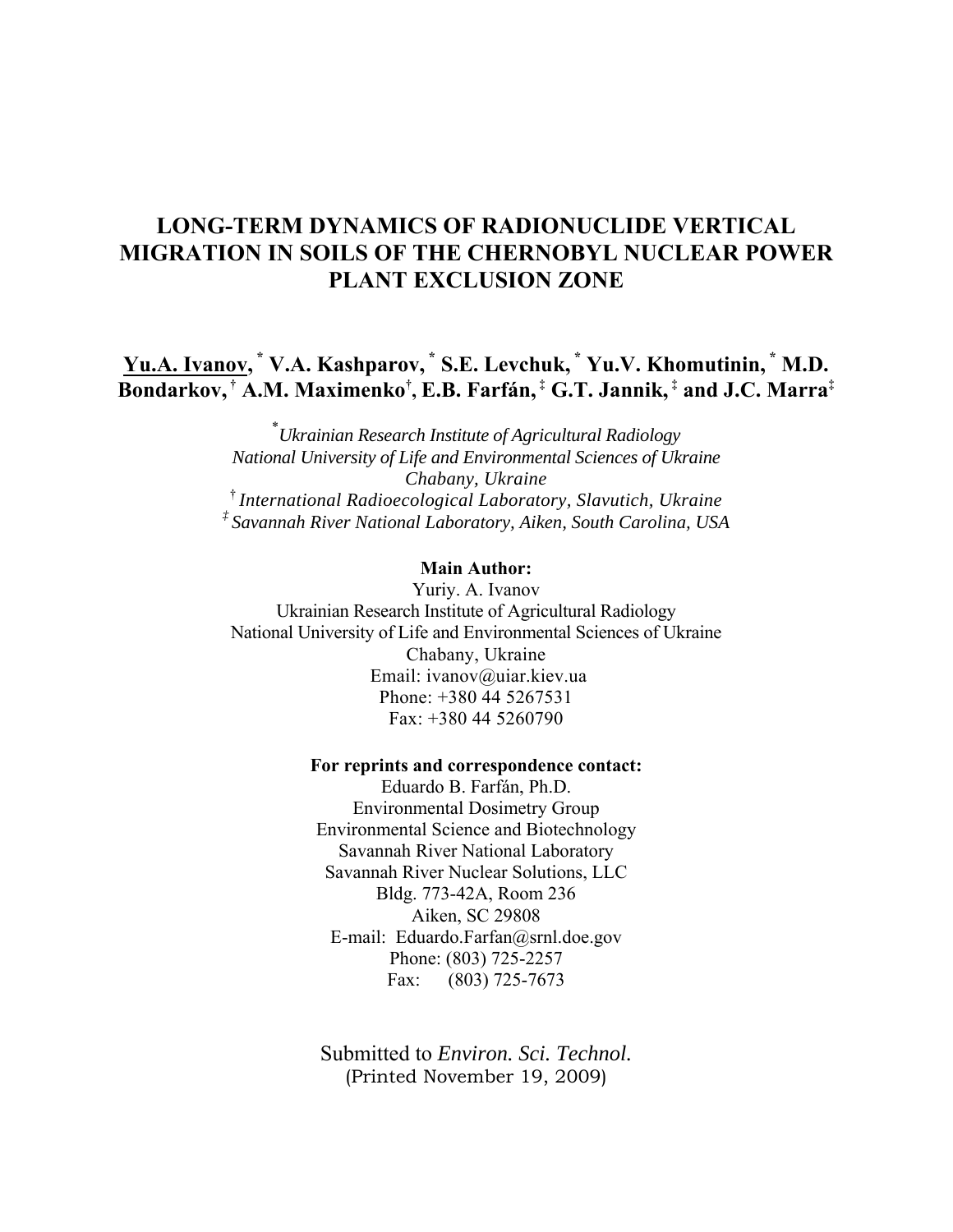### **ABSTRACT**

3 The radioactive fallout from the Chernobyl Nuclear Power Plant (ChNPP) accident 4 consisted of fuel and condensation components. An important radioecological task associated 5 with the late phase of the accident is to evaluate the dynamics of radionuclide mobility in soils. 6 Identification of the variability (or invariability) in the radionuclide transfer parameters makes it 7 possible to 1) accurately predict migration patterns and biological availability of radionuclides 8 and 2) evaluate long-term exposure trends for the population who may reoccupy the remediated 9 abandoned areas. In 1986-1987, a number of experimental plots were established within various 10 tracts of the fallout plume to assist with the determination of the long-term dynamics of 11 radionuclide vertical migration in the soils.

12 The transfer parameters for  $^{137}Cs$ ,  $^{90}Sr$ , and  $^{239,240}Pu$  in the soil profile, as well as their 13 ecological half-time of the radionuclide residence  $(T_{1/2}^{e\text{col}})$  values in the upper 5-cm thick soil 14 layers of different grasslands were estimated at various times since the accident. Migration 15 characteristics in the grassland soils tend to decrease as follows:  $^{90}Sr > ^{137}Cs \geq ^{239,240}Pu$ . It was 16 found that the <sup>137</sup>Cs absolute  $T_{1/2}^{\text{ecol}}$  values are 3–7 times higher than its radioactive decay half-17 life value. Therefore, changes in the exposure dose resulting from the soil deposited Cs now 18 depend only on its radioactive decay. The <sup>90</sup>Sr  $T_{1/2}$ <sup>ecol</sup> values for the 21<sup>st</sup> year after the fallout 19 tend to decrease, indicating an intensification of its migration capabilities. This trend appears 20 consistent with a pool of mobile <sup>90</sup>Sr forms that grows over time due to destruction of the fuel 21 particles.

 

**Key words:** Chernobyl, Ecological half-time, Soil migration, Transfer parameters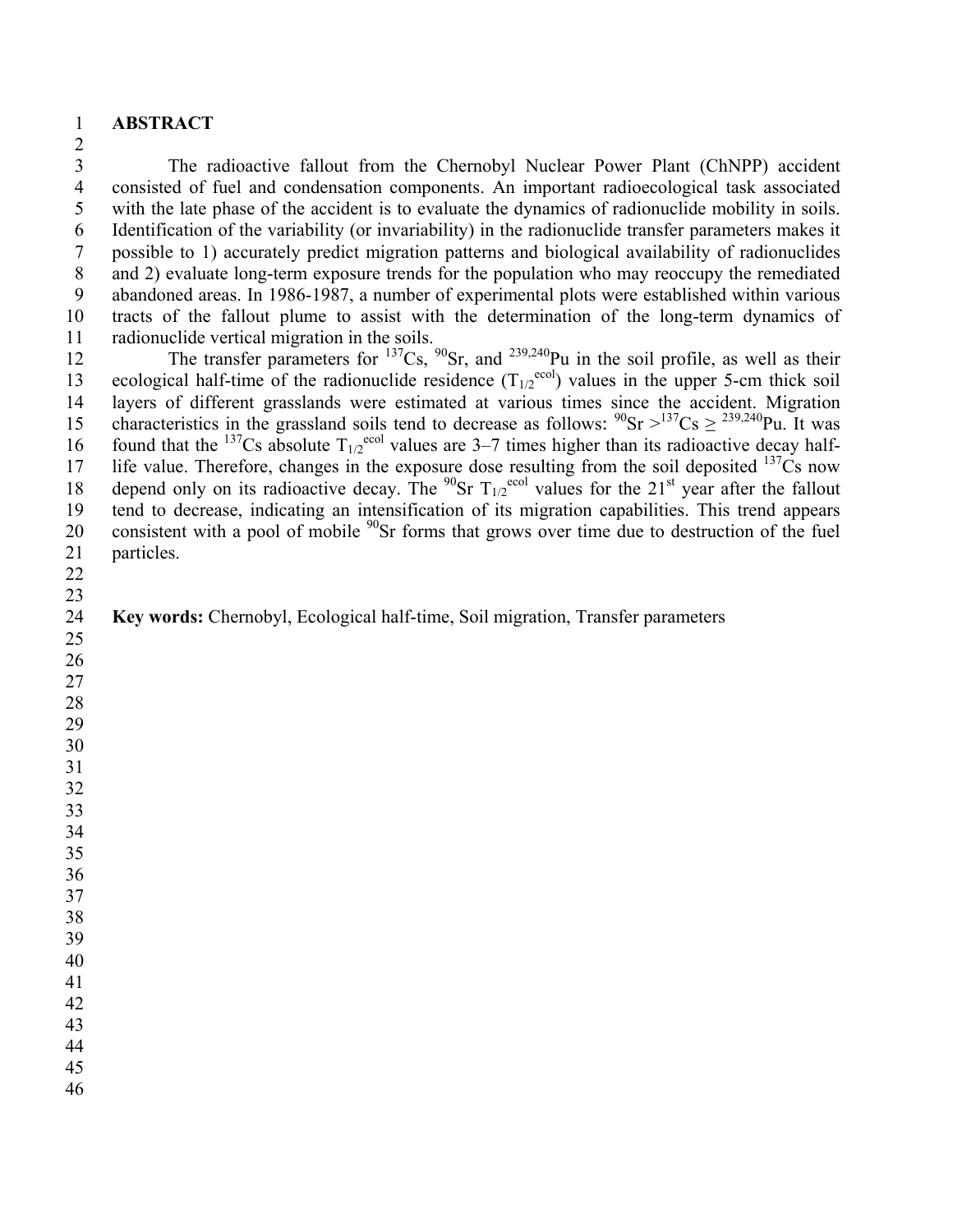47

## 48 **INTRODUCTION**

49

50 The radioactive fallout in the Chernobyl Exclusion Zone (ChEZ) from the Chernobyl 51 Nuclear Power Plant (ChNPP) Reactor Unit Number 4 accident consisted of two major 52 components: fuel and condensation components. The contamination of the affected area included 53 a superposition of the plumes of these two components, their ratio of which depended on the 54 direction and distance from the release source (1, 2). This resulted in different dynamics of the 55 fallout transformations and radionuclide migration characteristics in the soils at various distances 56 along the fallout plume.

57 One of the important radioecological tasks associated with the late phase of the accident 58 is to evaluate the dynamics of radionuclide mobility in soils. Identification of the variability (or 59 invariability) in the radionuclide transfer parameters makes it possible to 1) accurately predict 60 migration patterns and biological availability of radionuclides and 2) evaluate long-term 61 exposure trends for the population who may reoccupy the remediated abandoned areas upon 62 completion of remediation activities.

63 In 1986-1987, a number of experimental plots were established within various tracts of 64 the fallout plume associated with the ChNPP accidental release. The following criteria were 65 taken into account for the selection of the plots:

- 66 Topography and geochemical conditions (chemical and physical properties of soils, 67 granulometric and mineralogical compositions of soils, aqueous modes of soils, etc.);
- 68 Types of land (soils previously used for agricultural needs and naturally developed soils);
- 69 Physical and chemical properties of the fallout (fuel and condensation components ratio);
- 70 Density of contamination with long-lived radionuclides.

71 Some of the experimental plots were located in the area where self-remediation had been 72 proceeding very intensely (3). Some 15-20 y after the fallout, soil sampling was no longer 73 possible due to intense growth of vegetation.

- 74
- 76

## 75 **MATERIALS AND METHODS**

77 The description of the experimental plots is summarized in Table 1, which presents the  $137$ Cs and  $90$ Sr contamination values for May 1986. Selected physico-chemical properties and 79 granulometric composition of soils at the experimental plots in 1991 are shown in Table 2. Two 80 or three holes in the soil were dug at each experimental plot (up to 0.5 m deep) and two soil 81 cores were sampled from each hole using a specially designed dismountable sampler. In each 82 core, the soil was sampled at 0-2 cm, 2-5 cm, 5-10 cm, 10-15 cm, and up to 40-50 cm deep, 83 taking into account specific conditions at the sampling point. The soil samples taken at the same 84 level in each hole were combined.

85 A high purity germanium semiconductor detector and gamma-spectrometer ORTEC® 86 ADCAM®-300 $\text{\textdegree}$  were utilized to measure the content of gamma-emitting radionuclides in the 87 soil samples.  $90$ Sr and Pu isotopes content were measured radiochemically using standard 88 procedures (4, 5).

 $89$  The  $137\text{Cs}$  and  $239, 240\text{Pu}$  transfer parameters in the soil profiles were calculated using the 90 convective and diffusion transfer model:

 $\overline{a}$ 

<sup>§</sup> ORTEC® website: http://www.ortec-online.com/products.htm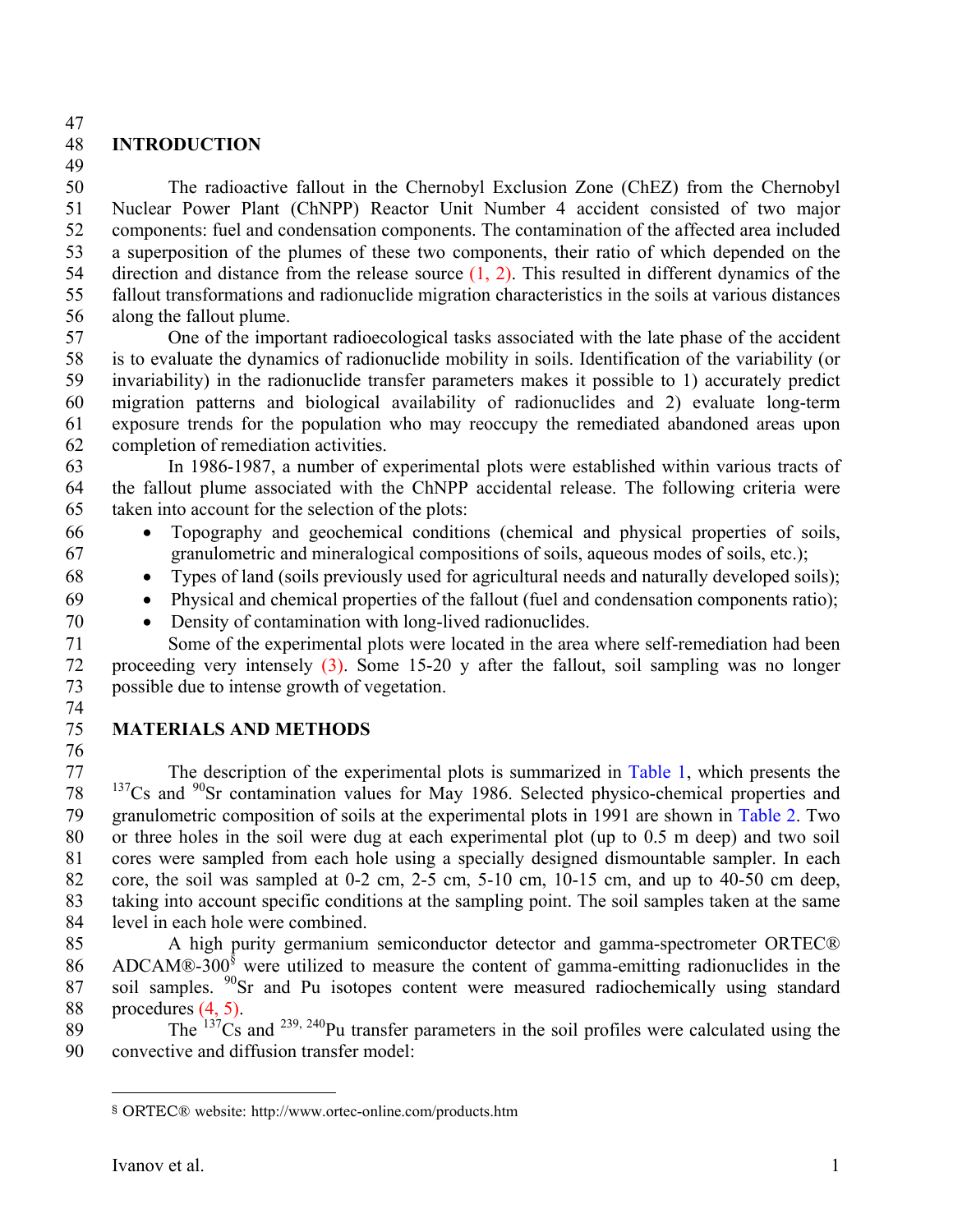91 
$$
C(x,t) = C_0 \cdot \left\{ \frac{1}{\sqrt{\pi \cdot D \cdot t}} \exp\left(-\frac{(x-Vt)^2}{4D \cdot t}\right) - \frac{V \cdot x}{2D} \exp\left(-\frac{V \cdot x}{D}\right) \left[1 - \text{erf}\left(\frac{x+V \cdot t}{2\sqrt{D \cdot t}}\right)\right] \right\}
$$
(1)

92 where  $C_0$  is the radionuclide content in the *x* soil layer at the initial moment of time *t*; D is the diffusion coefficient for the radionuclide  $(\text{cm}^2 \text{ y}^{-1})$ ; and V is the velocity of the radionuclide 93 diffusion coefficient for the radionuclide  $(cm^2 y^1)$ ; and V is the velocity of the radionuclide 94 directional transfer with moisture flow  $(cm y<sup>-1</sup>).$ 

95 Due to the complex nature of the  $90\text{Sr}$  redistribution in the soil resulting from its fallout as 96 fuel particles,  $\frac{90}{9}$ Sr transfer parameters were calculated using a two-component convective and 97 diffusion transfer model:

98

$$
C(x,t) = C_0 \cdot a \cdot \left\{ \frac{1}{\sqrt{\pi} \cdot D_1 \cdot t} \exp\left(-\frac{(x-V_1 \cdot t)^2}{4D_1 \cdot t}\right) - \frac{V_1 \cdot x}{2D_1} \exp\left(-\frac{V_1 \cdot x}{D_1}\right) \left[1 - \text{erf}\left(\frac{x + V_1 \cdot t}{2\sqrt{D_1 \cdot t}}\right)\right] \right\} + C_0 \cdot (1-a) \cdot \left\{ \frac{1}{\sqrt{\pi} \cdot D_2 \cdot t} \exp\left(-\frac{(x-V_2 \cdot t)^2}{4D_2 \cdot t}\right) - \frac{V_2 \cdot x}{2D_2} \exp\left(-\frac{V_2 \cdot x}{D_2}\right) \left[1 - \text{erf}\left(\frac{x + V_2 \cdot t}{2\sqrt{D_2 \cdot t}}\right)\right] \right\}
$$
(2)

100 where  $C_0$  is the radionuclide content in the *x* soil layer at the initial moment of time *t*;  $D_1$  and  $V_1$ 101 are a diffusion coefficient and a velocity of the directional transfer of the "fast" component of the 102 radionuclide with moisture flow;  $D_2$  and  $V_2$  are a diffusion coefficient and a velocity of the 103 directional transfer of the "slow" component of the radionuclide with moisture flow; and *a* is the 104 share of the "fast" component of the radionuclide ( $0 \le a \le 1$ ). The assessments were made using 105 the computer software developed in the Ukrainian Research Institute of Agricultural Radiology  $106$  (6) and the StatSoft® STATISTICA<sup>\*\*</sup> software.

107

### 108 **RESULTS AND DISCUSSION**  109

110 The dynamics of the  $137Cs$  and  $90Sr$  redistribution in soils at the experimental ChEZ plots 111 are shown in Figs. 1 and 2, respectively. The experimental data on  $137\text{Cs}$  redistribution in the  $112$  soils of the experimental plots demonstrate a relatively low intensity of  $137Cs$  vertical transfer. 113 Twenty one years after the fallout, 90-97% of the total <sup>137</sup>Cs inventory deposited in the upper 5-114 cm thick soil layer of the grassland formed on automorphous mineral soils. A more intense  $137Cs$ 115 transfer occurred in the grasslands formed on hydromorphous organogenic soils where, within 116 the same period of time, the upper 5-cm thick soil layer contained  $50-89\%$  of  $137$ Cs (Fig. 1: Plots 117 2 and 5). <sup>90</sup> Sr migration in the soils appeared to be much more intense. As early as five to six 118 years after the fallout, the upper 5-cm thick layer of the grassland soils contained 65-91% of the 119 entire  $90$ Sr inventory of the soil profile. Nine years after the accident, the upper soil layer 120 contained 46-88% of the  $^{90}$ Sr inventory and 21 y after the accident, it contained 32-87% of its 121 inventory. The maximum  $^{90}$ Sr migration was observed in the automorphous mineral soils (Fig. 2: 122 Plots 4, 5, 8, and 11). The minimum  $^{90}$ Sr and  $^{137}$ Cs migration was observed in the soddy-podzolic 123 sandy soil, the significant part of which was covered with moss. Migration of Pu isotopes 124 appeared to be the least intense. Four to six years after the fallout, the upper 5 cm thick grassland 125 soil layer contained 91-99% of the Pu inventory in the soil profile.

 $\overline{a}$ 

<sup>\*\*</sup> StatSoft® STATISTICA software website: http://www.statsoft.com/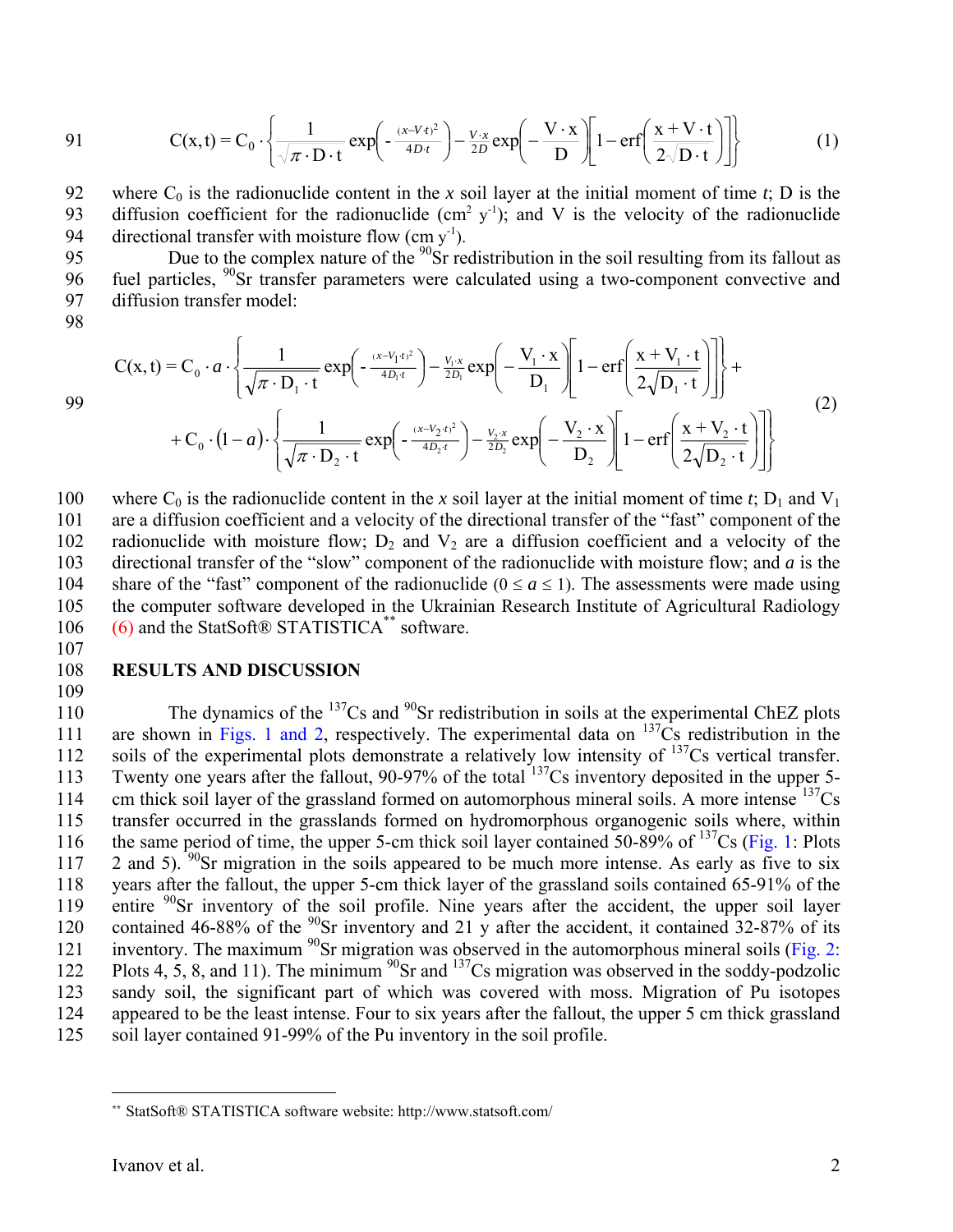126 Physico-chemical properties of the ChNPP fallout played a significant role in the 127 migration of radionuclides. In 1986-1988, the migration of radioisotopes of various chemical 128 elements (Сs, Се, Sr, and others) was fairly similar, regardless of ratios between the fuel and 129 condensation components of the fallout plume. It probably resulted from a mechanical transfer of 130 these radionuclides with fuel particles. In 1989, the radionuclide distribution differentiated (7), 131 with their chemical properties, as well as physical and chemical properties of soils affecting the 132 radionuclide transfer more significantly.

133  $^{90}$ Sr,  $^{137}$ Cs, and  $^{239,240}$ Pu distributions in soils of the experimental plots with various ratios 134 of the fuel and condensation components of the fallout (Plots 1 and 5) shows that  $^{90}Sr$  and  $2^{39,240}$ Pu may migrate as part of the finely dispersed fuel particles. Fig. 3 shows radionuclide 136 distribution profiles in the soils where the fuel component comprises about 80% and 45%. The  $137$   $137$  Cs distribution in the soils profiles at both experimental plots is similar, confirming the fact the 138 fuel component does not contain a large amount of this radionuclide at these particular plots. 139 Similarity of the radionuclide distributions in the soil profiles with a large share of the fuel 140 component in the initial contamination shows that mechanical transfer of the radionuclides with 141 the finely dispersed fuel particles might have prevailed. The radionuclide distribution (Fig. 3B) 142 confirms their vertical migration in mostly soluble forms, likely resulting from a faster 143 destruction of the fuel particles under these soil conditions.

144 The experimental data on the radionuclide distribution in the soil profiles of the 145 experimental plots made it possible to estimate transfer parameters for  $137Cs$  and Pu isotopes 146 using a one-component convective diffusion transfer model (Table 3) and for  $90$ Sr using a two-147 component convective diffusion model (Table 4). The estimated radionuclide transfer parameters 148 help assess variability of the radionuclide transfer estimates. Table 5 shows the mean and mean 149 square deviations of the diffusion coefficient and velocity of directional  $137Cs$  transfer in the soil 150 profile of the grassland formed on soddy-podzolic sandy-loam soils seven and eight years after 151 the fallout. The variability of the estimates ranges from 10 to 33%.

152 The dynamics of the  $137$ Cs transfer parameters (Table 3) shows that, practically at every 153 experimental plot, the transfer parameters decrease as a function of time, specifically the 154 diffusion coefficient decreases by factors of 1.5-3 and decrease of the velocity of the directional 155 transfer ranges from several times to several orders of magnitude. Based on assessments of 156 radionuclides transfer parameters specific for the period 6-9 y after the fallout, the authors 157 estimated the values of ecological half-time<sup>††</sup>  $(T_{1/2}^{e\text{col}})$  of radionuclides residence in the upper 158 5 cm soil layer of grassland. These periods were as follows: 60-150 y for the automorphous 159 mineral soils, 11-20 y for the hydromorphous organogenic soils, and 17-80 y for the organogenic 160 drained soils (8). Table 3 shows estimated values of the  $T_{1/2}^{e\text{col}}$  for  $^{137}\text{Cs}$  calculated using the 161 radionuclide transfer parameters for the  $21<sup>st</sup>$  year after the ChNPP accident. The averaged values 162 of the <sup>137</sup>Cs T<sub>1/2</sub><sup>ecol</sup> is 180-320 y for the grassland formed on automorphous mineral soils of a 163 light granulometric composition and 90-110 y for the grassland formed on hydromorphous  $164$  organogenic soils. These values illustrate that the  $137$ Cs vertical migration in the grassland soils 165 during the late phase of the accident significantly decreased. The absolute values of the  $^{137}Cs$ 166 ecological half-time of  $137$ Cs residence in the upper 5-cm thick soil layer are 3-7 times higher 167 than the  $137$ Cs radioactive decay half-life of 30.17 y (e.g., during the late phase of the ChNPP 168 accident, changes in dose resulting from deposition of  $137\text{Cs}$  on the soil only depended on its 169 radioactive decay). This factor must be considered for development of predictive assessments,

 $\overline{a}$ 

<sup>††</sup> The time during which half of the activity of the radionuclide is removed from the soil layer, without taking into account its physical decay.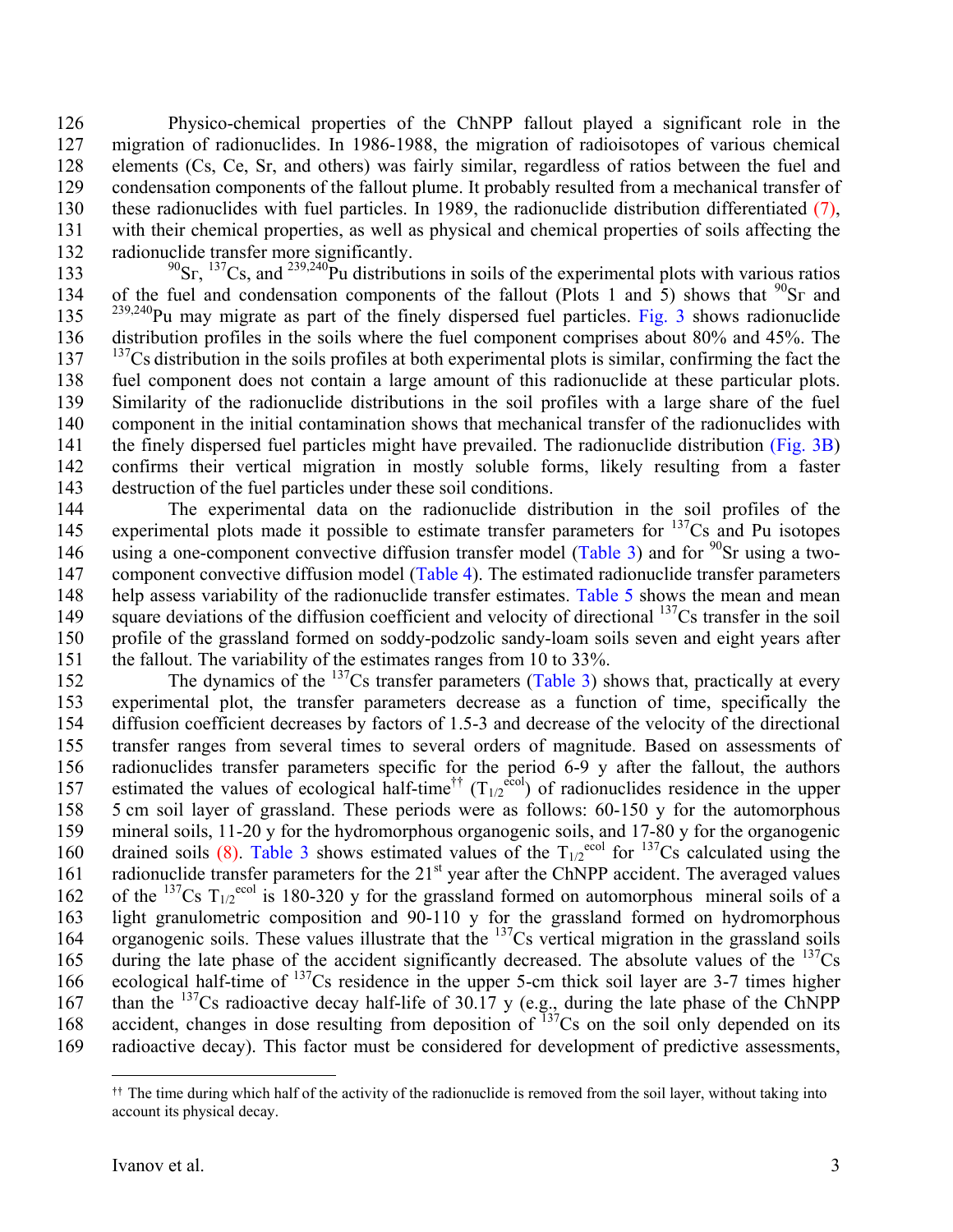170 including dose exposures for the hypothetical population in case of their reoccupation of the 171 abandoned areas.

172 For most grassland formed on automorphous mineral soils of a light granulometric 173 composition,  $137$ Cs migration intensity does not significantly vary within the limit of error, which 174 means that, at the late phase of the accident, physical and chemical characteristics of the soils are 175 not as significant for  $137$ Cs vertical migration as they were in the short term.

176 The values shown in Table 4 demonstrate a more intense  $90$ Sr transfer in the soil profiles, 177 in comparison with the  $137Cs$  and Pu isotopic transfer. The  $90Sr$  transfer parameters (Table 4) 178 show that the radionuclide migration is significantly more intense than  $137Cs$  transfer at 179 practically all experimental plots. Since  $90$ Sr in the fallout was mostly deposited in the fuel 180 particles matrix and the rate of destruction of the fuel particles and <sup>90</sup>Sr leaching varied under 181 various chemical conditions of soil, forms of  $90$ Sr transfer and their ratios in the soils changed 182 throughout the post-ChNPP accident period, making it necessary to use the two-component 183 convective diffusion model for evaluating the  $^{90}$ Sr migration in soils. To compare  $^{90}$ Sr and  $^{137}$ Cs 184 migration characteristics, the authors used  $^{90}$ Sr and  $^{137}$ Cs T<sub>1/2</sub><sup>ecol</sup> for the upper 5-cm thick 185 grassland soil layers (Tables 3 and 4). The <sup>90</sup>Sr  $T_{1/2}^{\text{ecol}}$  values are by factors of 2-40 lower than 186 those for  $137$ Cs.

187 The  $T_{1/2}^{ecol}$  values for <sup>90</sup>Sr during the 21<sup>st</sup> year after the fallout vary in a wide range; 188 specifically, from 7.5-150 y. The <sup>90</sup>Sr  $T_{1/2}^{\text{ceol}}$  values equal 11-18 y for the grassland formed on 189 hydromorphous organogenic soils. The <sup>90</sup>Sr  $T_{1/2}^{\text{ecol}}$  values equal 150, 65, 7.5, and 9 y for the 190 grassland formed on automorphous mineral soils of a light granulometric composition. The 191 maximum <sup>90</sup>Sr  $T_{1/2}^{\text{ecol}}$  value was observed for the soddy-podzolic sandy soil area, the significant 192 area of which was covered with moss. As stated above, the  $137Cs$  migration in this area was the 193 least intense as well.

194 Based on assessments of the  $90$ Sr transfer parameters specific for the period 6-9 y after 195 the fallout, the authors estimated the  $T_{1/2}^{e^{ccol}}$  values for various grasslands. The <sup>90</sup>Sr  $T_{1/2}^{e^{ccol}}$  values 196 equal 11-19 y for the automorphous mineral soils of a light granulometric composition and 100– 197 160 y for the hydromorhous organogenic soils (5). Comparison of these values based on the  $^{90}Sr$ 198 transfer parameters during the  $6<sup>th</sup>$  to 9<sup>th</sup> and the 21<sup>st</sup> year after the ChNPP accident (Table 4) 199 shows that the <sup>90</sup>Sr  $T_{1/2}^{\text{ecol}}$  values tend to decrease at approximately half of the experimental 200 plots; i.e., its migration capability increases. The intensity of the radionuclide transfer depends 201 on the rate of destruction of the fuel particles, especially for  $90$ Sr because its absorption is by an 202 order of magnitude slower than absorption of  $^{137}Cs$  or Pu isotopes. This trend appears consistent 203 with a pool of mobile  $90$ Sr forms that grows as a function of time due to destruction of the fuel 204 particles (9). The  $^{90}Sr$ ,  $^{137}Cs$  and  $^{239,240}Pu$  vertical transfer parameters indicate that, for 1990-205 1992, the migration capability of the radionuclides decreases as follows:  $^{90}Sr > ^{137}Cs \ge \frac{239,240}Pu$ . 206

## 207 **CONCLUSIONS**

- 208
- 209 1. Long-term dynamics of radionuclides vertical migration in grassland soils of the ChEZ 210 was assessed. The transfer parameters for <sup>137</sup>Cs,  $\frac{\%}{\%}$ Sr, and <sup>239,240</sup>Pu in the soil profile, as 211 well as ecological half-time values of these radionuclides in residence in the upper 5-cm 212 thick soil layers of different grasslands were estimated. 213
- 214 2. Migration characteristics of radionuclides in the grassland soils of the ChEZ tend to 215 decrease as follows:  ${}^{90}Sr > {}^{137}Cs \ge {}^{239,240}Pu$ .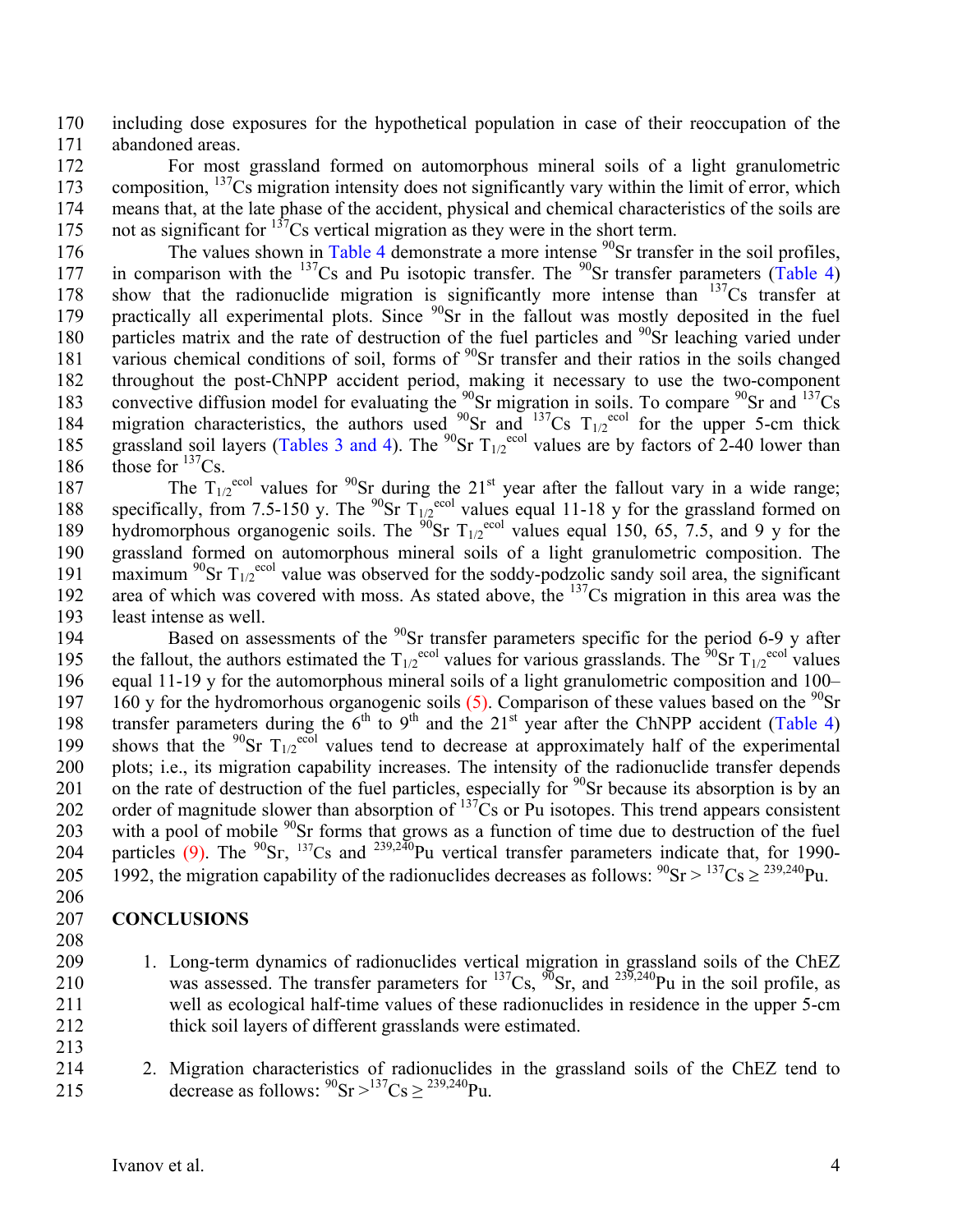- 216  $217$  3. The <sup>137</sup>Cs vertical migration was shown to significantly decrease in the grassland soils 218 during the late phase of the accident. The  $^{137}$ Cs average  $T_{1/2}^{e\text{col}}$  values equal 180-320 y 219 for the grassland formed on automorphous mineral soils of a light granulometric 220 composition and 90-110 y for the grassland formed on hydromophous organogenic soils, 221 which is significantly higher than for the period of 6–9 y after the fallout. 222
- 223 4. The <sup>137</sup>Cs absolute  $T_{1/2}^{ecol}$  values are by factors of 3-7 higher than its radioactive decay 224 half-life value, i.e., during the late phase of the accident, changes in the exposure dose  $225$  resulting from the soil deposited  $137$ Cs depend only on its radioactive decay. This factor 226 should necessarily be considered for development of predictive assessments, including 227 dose exposures for the hypothetical population in case of their reoccupation of the 228 abandoned areas. 229
- 230 5. For most grassland formed on automorphous mineral soils of a light granulometric 231 composition,  $137$ Cs migration intensity does not significantly vary within the limit of 232 error, which means that, in the long term after the ChNPP accident, physical and chemical characteristics of the soils are not as significant for  $137$ Cs vertical migration as 234 they were in the short term. 235
- 236 6. The estimated <sup>90</sup>Sr  $T_{1/2}^{\text{ecol}}$  values for the 21<sup>st</sup> year after the fallout have a wide range: 7.5-237 150 y for the grassland formed on automorhous mineral soils of a light granulometric 238 composition and 11–18 y for the grassland containing hydromorphous organogenic soils.
- 239 240 7. The <sup>90</sup>Sr T<sub>1/2</sub><sup>ecol</sup> values for the 21<sup>st</sup> year after the fallout tend to decrease at a number of 241 experimental plots, indicating an intensification of its migration capabilities. This trend 242 appears consistent with a pool of mobile  $90$ Sr forms that grows as a function of time due 243 to destruction of the fuel particles.
- 245 8. The obtained results have to be considered for predictive assessments, including those for 246 dose exposures for the hypothetical population in case of their reoccupation of the 247 exclusion areas if implementation and/or planning of remediation activities at the ChEZ 248 are considered reasonable and appropriate.
- 249 250

244

251 *Acknowledgments* – The authors would like to thank Mr. Kurt Gerdes (U.S. Department of 252 Energy) for his support of the collaborative program with IRL. The authors would also like to 253 thank Valentin Martynenko and Vasiliy Maximenko, IRL staff members, for their assistance in 254 taking and analyzing the samples. The authors thank Mrs. Tatyana Albert for translating 255 documents and reports prepared at IRL as well. This research was supported by the U.S. 256 Department of Energy through Savannah River National Laboratory under contract No DE-257 AC09-96SR18500 (Subcontract No AC55559N; SOW No. ON8778).

- 258
- 259 *Disclaimer*  Mention of trade names or commercial products does not constitute endorsement or 260 recommendation for use by the authors or their corresponding organizations.
- 261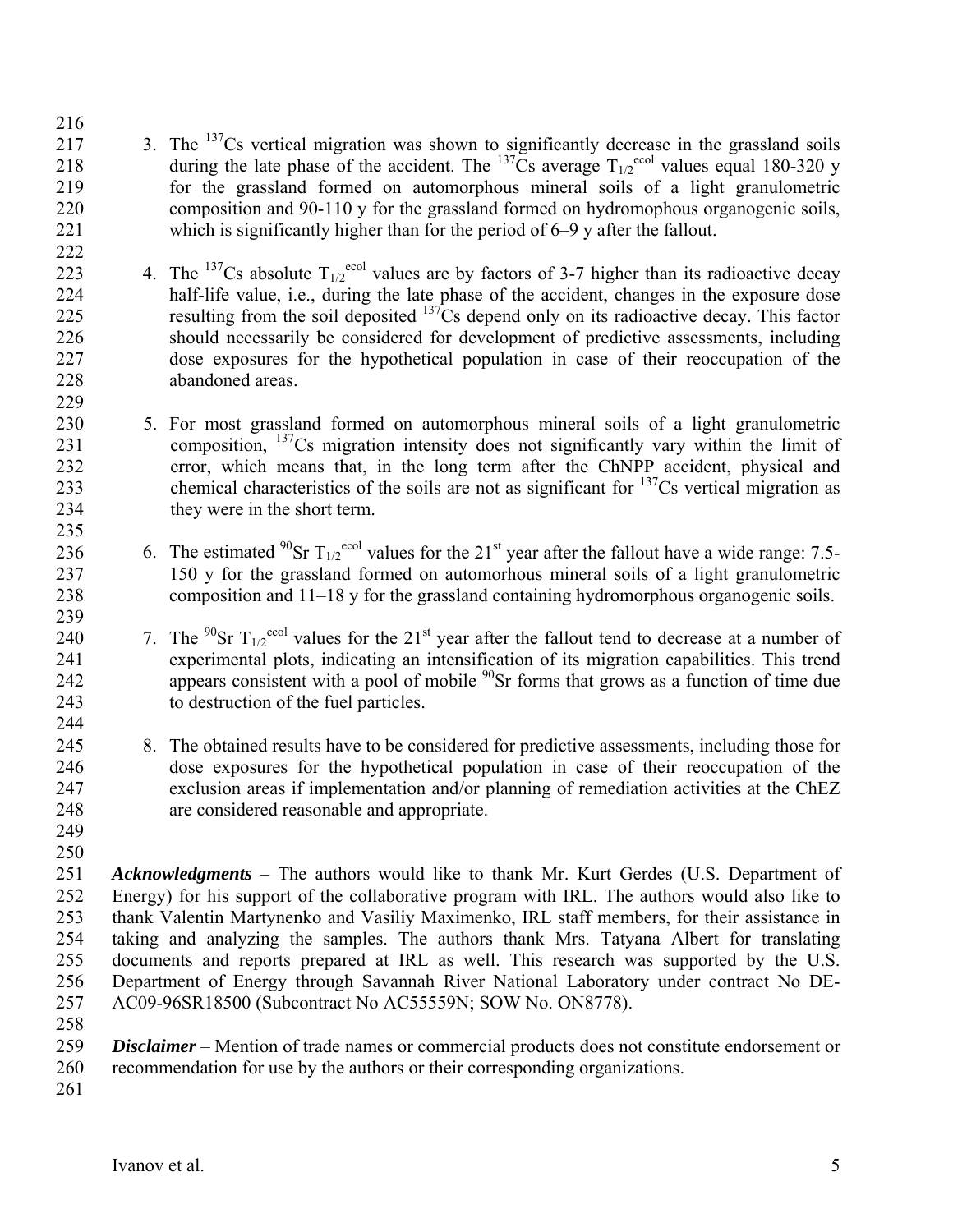## 262 **LITERATURE CITED**

### 263

- 264 1. Kashparov, V.A. Hot particles at Chernoby. Environmental Science and Pollution 265 Research. **2003**, 1, 21-30.
- 266 2. Ivanov, Yu. A.; Kashparov, V. A. Long-term dynamics of radioecological situation in 267 terrestrial ecosystems on the territory of exclusion zone. Environmental Science and 268 Pollution Research. **2003**, 1, 13-20.
- 269 3. Shestopalov, V.M.; Frantsevich, L.I.; Balashov, L.S.; Shestopalov, V.M.; Frantsevich, 270 L.І.; Balashov, L.S.; Bondarenko, G.M.; Gaichenko, V.F.; Ivanov, Yu.O.; Kashparov, 271 V.O.; Arkhipov, A.M.; Bublyas, V.M.; Voitsekhovich, O.V.; Davydchuk, V.S.; Dolin, 272 V.V.; Kononenko, L.V.; Sadolko, I.V.; Sushchuk, Yu.Ya.; Shevchenko, O.I.; 273 Shramenko, I.F.; Panasyuk, M.I.; Paskevych, S.A. Self-rehabilitation processes in 274 ecosystems of the Chernobyl Exclusion Zone. Editor: Ivanov Yu.A., Dolin V.V., Kiev. 275 **2001**, 251pages.
- 276 4. Pavlotskaya, F.I. Forms and migration of global fallout radioactive products in soils. 277 Abstract of Dr. Sc. Thesis. – M., V.I. Vernadsky. Institute of Geochemistry and 278 Analytical Chemistry, **1981**, 43 pages.
- 279 5. Pavlotskaya, F.I. Major principles of radiochemical analysis of environmental objects and 280 methods for analyzing strontium and transuranic elements. Journal of Analytical 281 Chemistry. **1997**, 52 (2),126-143.
- 282 6. Levchuk, S.E.; Loschilov, N.A.; Kashparov, V.A.; Ivanov, Yu.A.; Zhurba, M.A.; 283 Yaschenko, A.A. Application software package for predicting vertical migration of 284 radionuclides. Problems of Agricultural Radiology. Collection of scientific papers. 285 Editor: N.A. Loschilov, Kiev. **1992**, Issue 5, pp. 3-7.
- 286 7. Loschilov, N.A.; Ivanov, Yu.A.; Kashparov, V.A.; Loschilov, N.A.; Ivanov, Yu.A.; 287 Kashparov, V.A.; Levchuk, S.E.; Bondar, P.F. Vertical migration of ChNPP released 288 radionuclides in various physical and chemical forms in Polesye Region soils. Problems 289 of Agricultural Radiology. Collection of Scientific Papers. Editor N.A. Loschilov, Kiev. 290 **1991**, Issue 1. pp. 36-41.
- 291 8. Ivanov, Yu.A.; Kashparov, V.A.; Levchuk, S.E.; Ivanov, Yu.A.; Kashparov, V.A.; 292 Levchuk, S.E.; Zvarich, S.I. Vеrtical migration of ChNPP released radionuclides in 293 Polessye soils. Long-term dynamics of radionuclide redistribution in in-situ soil profiles. 294 Radiochemistry Journal. **1996** 38 (3), 264-271.
- 295 9. Ivanov Yu. Migration of fuel particles of ChNPP fallout and leached radionuclides in 296 soils and soil-to-plant system. Radioactive Particles in the Environment, Editors: D.H. 297 Oughton and V.Kashparov, Springer Science +Business Media B.V. **2009**, 123-137.

298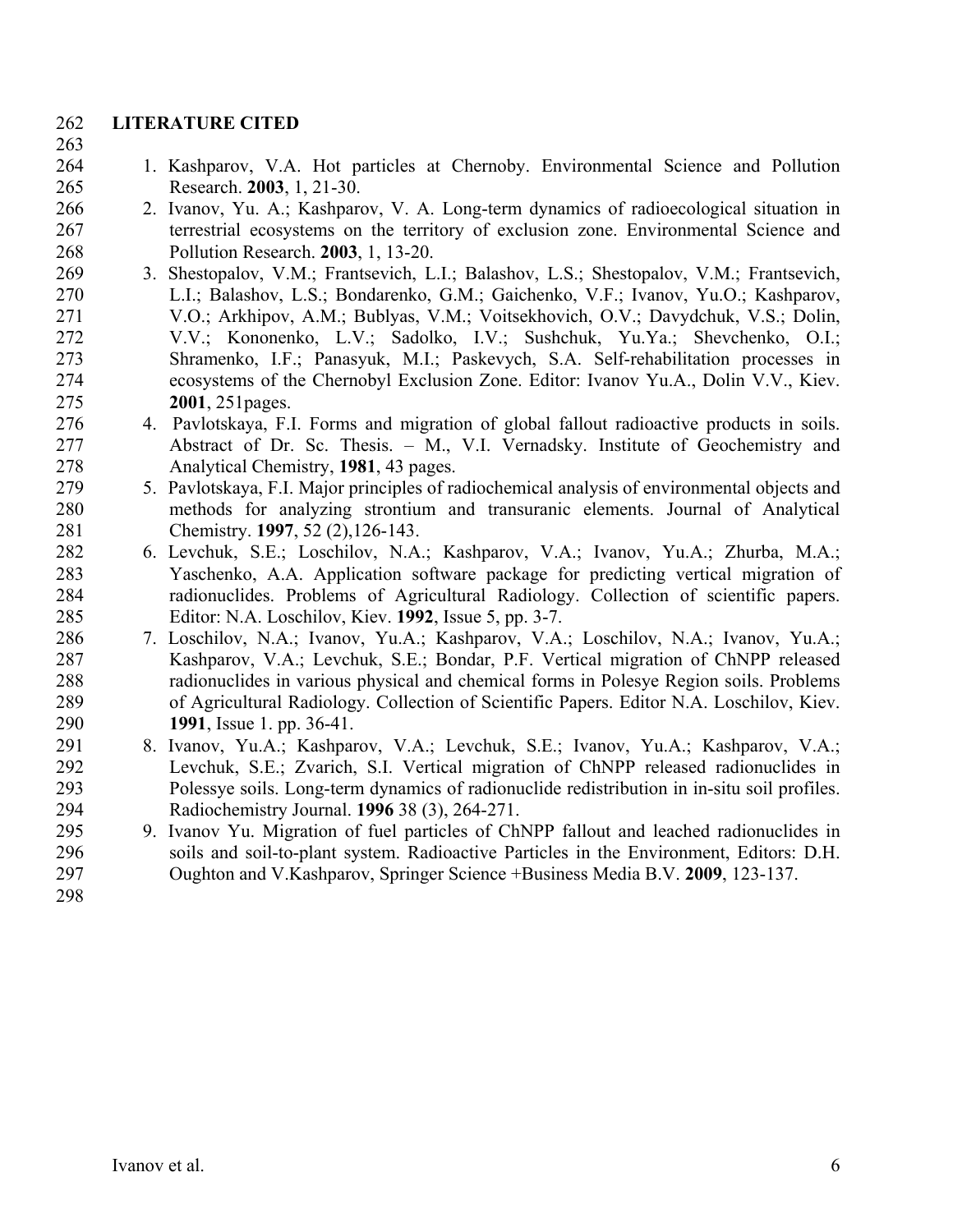| $(MBq m-2)$<br>$(MBq m-2)$<br>Grassland formed on<br>Loose, poorly defined or<br>$34 \pm 2$<br>16±4<br>4 km west<br>was eliminated due to<br>soddy-podzolic sandy-<br>occasionally absent.<br>loam soil.<br>infrastructure.<br>2<br>Wet grassland formed on<br>4-5 cm thick and dense.<br>$79 \pm 3$<br>$57 \pm 12$<br>4 km west<br>peat soils, with the peat<br>soil layer of 20-25 cm.<br>Grassland formed on<br>3<br>$28 + 1$<br>Loose, poorly defined or<br>$17 + 7$<br>4 km west<br>soddy-podzolic sandy soil.<br>occasionally missing. A<br>significant part of the area<br>is covered with moss.<br>$3.0 \pm 0.2$<br>6 km south<br>Grassland forming on<br>$2.9 \pm 0.2$<br>4<br>soddy-podzolic sandy-<br>loam soil used as a<br>cropland prior to the<br>ChNNP accident.<br>Grassland forming on<br>$3.2 \pm 0.1$<br>$2.0 \pm 0.1$<br>5<br>4 km north<br>soddy-podzolic gleyed soil<br>tree forest. | <b>Comments</b>                                                                            |
|-------------------------------------------------------------------------------------------------------------------------------------------------------------------------------------------------------------------------------------------------------------------------------------------------------------------------------------------------------------------------------------------------------------------------------------------------------------------------------------------------------------------------------------------------------------------------------------------------------------------------------------------------------------------------------------------------------------------------------------------------------------------------------------------------------------------------------------------------------------------------------------------------------------|--------------------------------------------------------------------------------------------|
|                                                                                                                                                                                                                                                                                                                                                                                                                                                                                                                                                                                                                                                                                                                                                                                                                                                                                                             | In the last few years, this plot<br>development of the ChNPP                               |
|                                                                                                                                                                                                                                                                                                                                                                                                                                                                                                                                                                                                                                                                                                                                                                                                                                                                                                             |                                                                                            |
|                                                                                                                                                                                                                                                                                                                                                                                                                                                                                                                                                                                                                                                                                                                                                                                                                                                                                                             |                                                                                            |
|                                                                                                                                                                                                                                                                                                                                                                                                                                                                                                                                                                                                                                                                                                                                                                                                                                                                                                             |                                                                                            |
| used as a cropland prior to<br>the ChNPP accident.                                                                                                                                                                                                                                                                                                                                                                                                                                                                                                                                                                                                                                                                                                                                                                                                                                                          | Currently, it is a thin birch                                                              |
| Grassland forming on<br>$3.9 \pm 0.2$<br>$2.4 \pm 0.1$<br>Loose or occasionally<br>4 km north<br>6<br>thin forest.<br>soddy-podzolic gleyed soil<br>absent.<br>used as a cropland prior to<br>the accident.                                                                                                                                                                                                                                                                                                                                                                                                                                                                                                                                                                                                                                                                                                 | Currently, it is a birch tree                                                              |
| Wet grassland formed on<br>Dense. The humus layer is<br>$1.4 \pm 0.3$<br>$0.8 + 0.2$<br>8 km north-east<br>7<br>approximately 20-30 cm<br>covered with shrubs.<br>soddy gleyed soil.<br>thick.                                                                                                                                                                                                                                                                                                                                                                                                                                                                                                                                                                                                                                                                                                              | Currently, this area is heavily                                                            |
| Loose and poorly defined.<br>8<br>Grassland forming on<br>$4.4 \pm 0.2$<br>$2.8 \pm 1.0$<br>12 km west<br>soddy-podzolic sandy-<br>loam soil used as a<br>cropland prior to the<br>accident.                                                                                                                                                                                                                                                                                                                                                                                                                                                                                                                                                                                                                                                                                                                |                                                                                            |
| 9<br>Grassland cultivated prior<br>$13.7 \pm 0.2$<br>16 km north<br>to the accident formed on<br>soddy-podzolic sandy<br>loam soil with a high<br>humus content.                                                                                                                                                                                                                                                                                                                                                                                                                                                                                                                                                                                                                                                                                                                                            |                                                                                            |
| $11.9 \pm 0.3$<br>10<br>Grassland formed on<br>60 km west<br>Loose.<br>soddy-podzolic sandy-<br>loam soil on the edge of a<br>pinewood.                                                                                                                                                                                                                                                                                                                                                                                                                                                                                                                                                                                                                                                                                                                                                                     | In 1986, a large amount of<br>lime was introduced in the<br>soil after the ChNPP accident. |
| Cultivated grassland<br>$1.3 \pm 0.1$<br>$0.12 \pm 0.03$<br>23 km west<br>11<br>formed on soddy-meadow<br>soil.<br>$\frac{a_{137}}{s}$ Cs and $\frac{90}{s}$ Sr contamination values are for May 1986.                                                                                                                                                                                                                                                                                                                                                                                                                                                                                                                                                                                                                                                                                                      | Currently, the area is heavily<br>covered with deciduous trees.                            |

**Table 1**. Description of the Experimental Sites.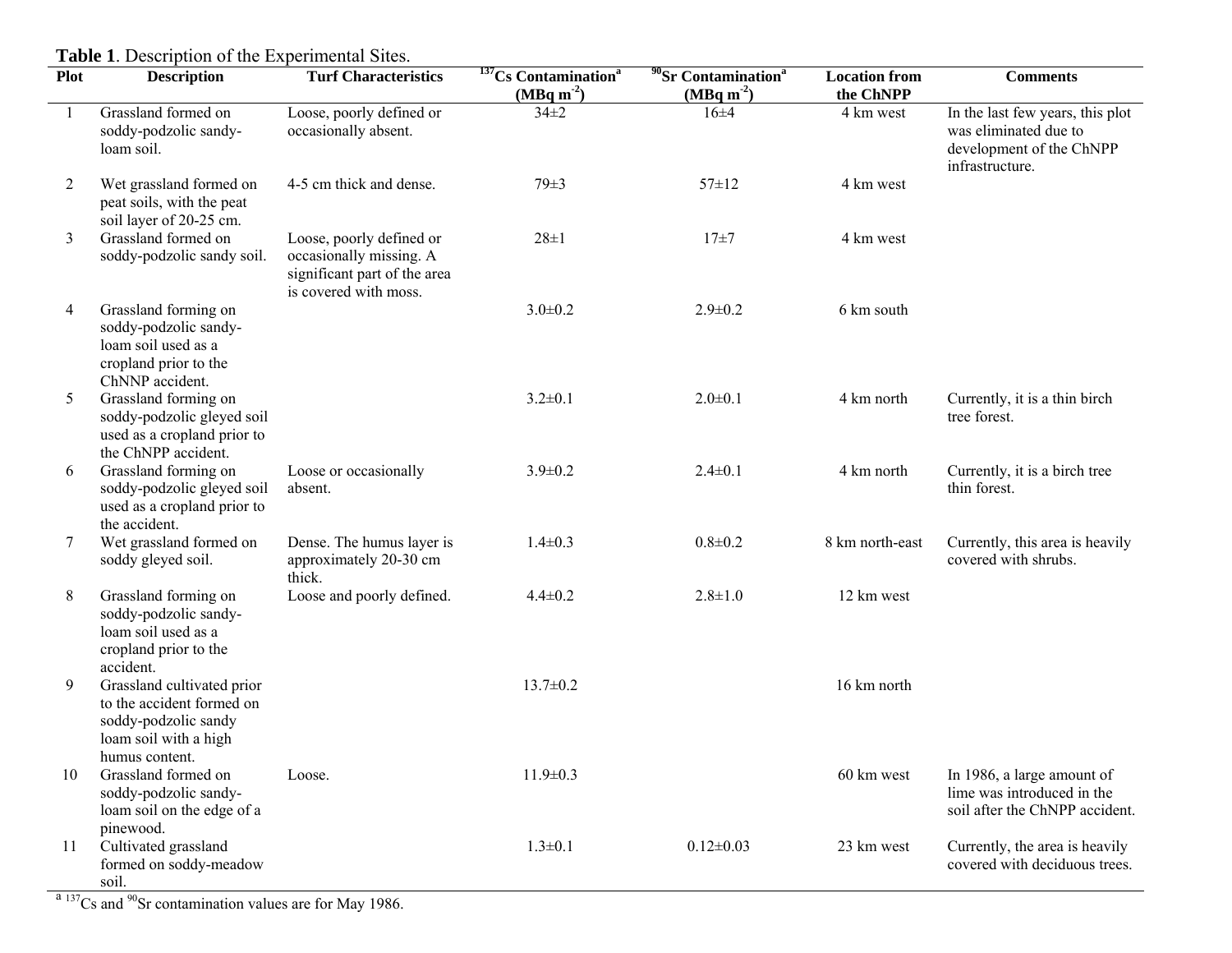| Plot           | Depth of soil | Organic matter | $pH_{H2O}$ | $pH_{\text{KCl}}$ | Hydrolitic    | Ca            | Mg            | $K_2O$         | Sand <sup>a</sup> , | $Clayb$ ,                |
|----------------|---------------|----------------|------------|-------------------|---------------|---------------|---------------|----------------|---------------------|--------------------------|
|                | layer         | $\%$           |            |                   | acidity       | (mEq/100 g of | (mEq/100 g of | $(mg/100 g$ of | $\%$                | $\%$                     |
|                | (cm)          |                |            |                   | (mEq/100 g of | soil)         | soil)         | soil)          |                     |                          |
|                |               |                |            |                   | soil)         |               |               |                |                     |                          |
|                | $0 - 20$      | 0.80           | 4.7        | 4.0               | 6.0           | 0.8           | 0.14          | 0.8            | 85.3                |                          |
|                | 20-30         | 0.38           | 4.5        | 4.1               | $1.0\,$       | 0.8           | 0.15          | 1.1            | 89.5                | 1.2                      |
| $\overline{2}$ | $0 - 20$      | 23.16          | 5.9        | 5.5               | 9.5           | 34.6          | 1.98          | 2.2            | 44.0                | 9.6                      |
|                | 20-30         | 1.58           | 6.4        | 5.8               | 1.2           | 8.8           | 0.62          | $1.0\,$        | 86.1                | 4.4                      |
| $\mathfrak{Z}$ | $0 - 15$      | 0.45           | 4.9        | 4.2               | 1.8           | 1.0           | 0.15          | 0.8            | 82.4                | $1.2\,$                  |
|                | 15-30         | 0.06           | 5.2        | 4.5               | 0.7           | 0.7           | 0.15          | 0.8            | 88.7                |                          |
| $\overline{4}$ | $0 - 20$      | 0.71           | 5.1        | 4.0               | 2.1           | 1.0           | 0.26          | $3.0\,$        | 80.4                | $2.0\,$                  |
|                | 20-30         | 0.01           | 54         | 4.5               |               | 0.9           | 0.23          | 2.1            | 83.3                |                          |
| 5              | $0 - 20$      | 2.60           | 5.1        | 4.0               | 5.4           | 1.7           | 0.26          | 1.8            | 72.2                | 2.9                      |
|                | $20 - 30$     | traces         | 5.0        | 4.4               |               | 0.8           | 0.22          | $1.0\,$        | 81.7                | $\overline{\phantom{a}}$ |
| 6              | $0 - 20$      | 0.59           | 5.3        | 4.2               | 2.3           | 1.0           | 0.15          | $2.0\,$        | 83.6                | $1.5\,$                  |
|                | 20-30         | traces         | 5.8        | 4.8               | $\sim$        | $0.8\,$       | 0.14          | 1.5            | 87.6                |                          |
| $\tau$         | $0 - 20$      | 3.50           | 5.3        | 4.3               | 10.0          | 6.1           | 0.74          | 3.4            | 62.5                | 5.5                      |
|                | 20-30         | 0.63           | 5.8        | 5.1               | 0.8           | 3.9           | 0.47          | 1.1            | 85.1                | 3.4                      |
| $8\,$          | $0 - 20$      | 3.85           | 5.6        | 4.7               | 5.2           | 4.0           | 0.36          | 1.8            | 82.3                | 4.9                      |
|                | $20 - 30$     | 0.20           | 6.1        | 5.0               | 0.4           | 1.5           | 0.16          | $1.0\,$        | 90.0                | 0.4                      |
| 9              | $0 - 20$      | 2.14           | 6.9        | 6.1               | 0.7           | 5.5           | 0.76          | 10.1           | 73.5                |                          |
|                | $20 - 30$     | 2.27           | 7.3        | 6.6               | 0.4           | 6.5           | 0.93          | 8.8            | 70.9                | 1.3                      |
| 10             | $0 - 3$       | 1.36           | 8.6        | 8.3               |               | 35.4          | 0.23          | 4.4            | 61.0                | 3.7                      |
|                | $3-4.5$       | 1.17           | 7.7        | 7.7               |               | 12.1          | 0.81          | 2.8            | 76.5                | 2.0                      |
|                | $4.5 - 8.5$   | 0.25           | 7.8        | 7.5               |               | 3.0           | 0.35          | 1.8            | 80.8                | 0.5                      |
|                | 8.5-22        | 0.07           | 8.0        | 7.6               |               | 1.8           | 0.13          | 2.0            | 76.5                | 1.5                      |

**Table 2**. Agrochemical Characteristics of the Experimental Sites.

 $a<sup>a</sup>$  Sand  $> 0.06$  mm

 $b$  Clay  $< 0.001$  mm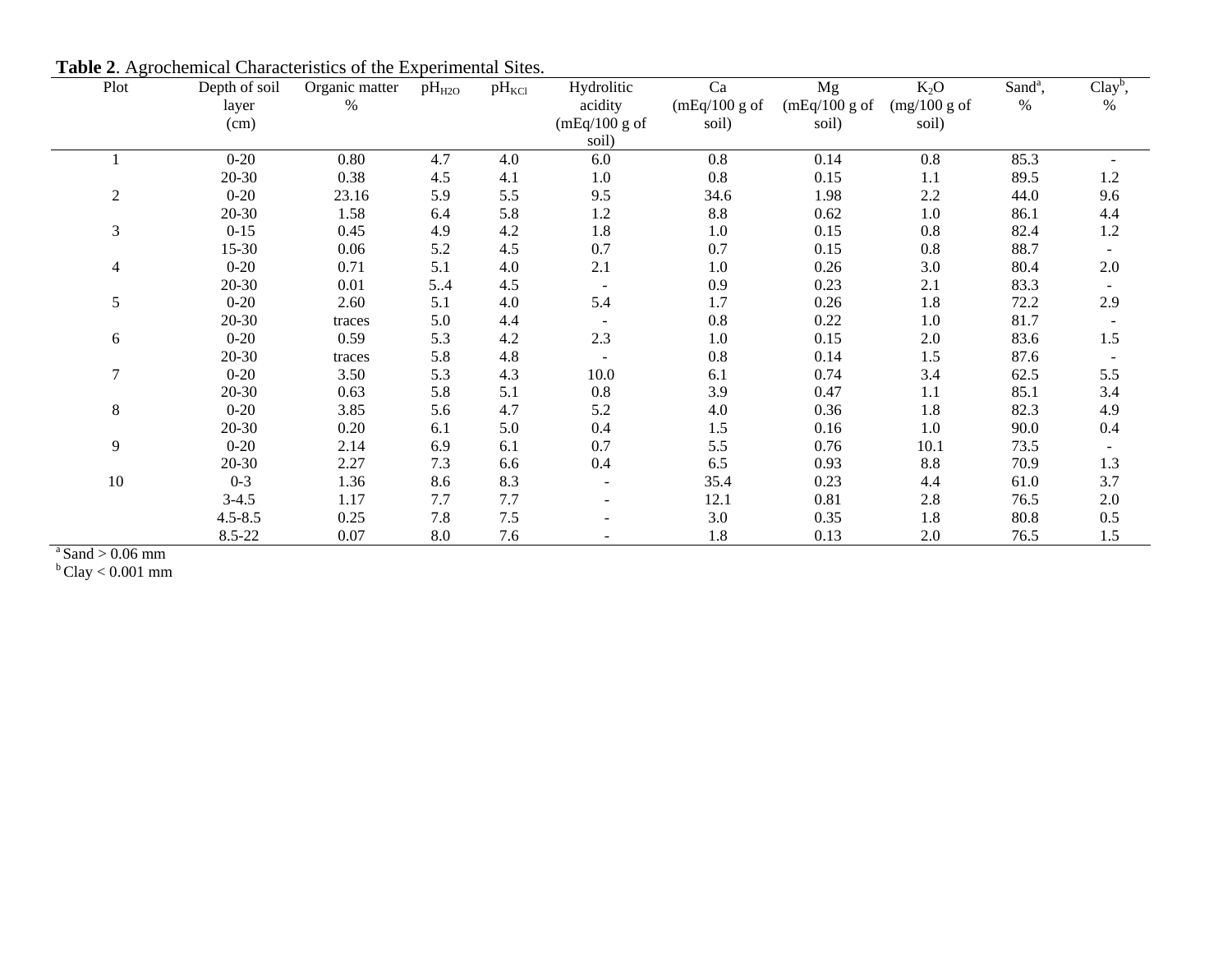| Residency in the Upper 3-cm Thick Soil Layer. |                                              |                            |                                                    |
|-----------------------------------------------|----------------------------------------------|----------------------------|----------------------------------------------------|
| Time after deposition $(y)$                   | $D$ (cm <sup>2</sup> $v^{-1}$ ) <sup>a</sup> | $\frac{V (cm y^{1})^b}{ }$ | ecol<br>$(y)^{\overline{c}}$<br>$\mathbf{T}_{1/2}$ |
|                                               | Plot 1                                       |                            |                                                    |
| 2.33                                          | $0.22 \pm 0.03$                              | $0.06 \pm 0.01$            |                                                    |
| 4.58                                          | $0.09 \pm 0.02$                              | $0.16 \pm 0.03$            |                                                    |
| 5.17                                          | $0.29 \pm 0.04$                              | < 0.001                    |                                                    |
| 6.17                                          | $0.08 \pm 0.01$                              | $0.14 \pm 0.03$            |                                                    |
| 7.17                                          | $0.20 \pm 0.03$                              | < 0.001                    |                                                    |
| 8.25                                          | $0.06 \pm 0.02$                              | < 0.001                    |                                                    |
| 9.17                                          | $0.18 \pm 0.04$                              | < 0.001                    |                                                    |
|                                               | Plot 2                                       |                            |                                                    |
| 6.25                                          | $0.44 \pm 0.10$                              | < 0.001                    |                                                    |
| 7.17                                          | $0.46 \pm 009$                               | < 0.001                    |                                                    |
| 9.17                                          | $0.21 \pm 0.06$                              | < 0.001                    |                                                    |
| 21.4                                          | $0.21 \pm 0.05$                              | $0.012 \pm 0.010$          | $110(89-145)$                                      |
|                                               | Plot 3                                       |                            |                                                    |
| 2.17                                          | $0.19 \pm 0.03$                              | $0.23 \pm 0.04$            |                                                    |
| 5.5                                           | $0.08 \pm 0.01$                              | $0.15 \pm 0.02$            |                                                    |
| 6.25                                          | $0.07 \pm 0.01$                              | $0.13 \pm 0.02$            |                                                    |
| 7.17                                          | $0.05 \pm 0.01$                              | $0.09 \pm 0.02$            |                                                    |
| 9.17                                          | $0.06 \pm 0.01$                              | $0.09 \pm 0.03$            |                                                    |
| 21.3                                          | $0.07 \pm 0.004$                             | $0.02 \pm 0.002$           | 210 (110-400)                                      |
|                                               | Plot 4                                       |                            |                                                    |
| 1.42                                          | $0.31 \pm 0.04$                              | $0.14 \pm 0.04$            |                                                    |
| 4.58                                          | $0.13 \pm 0.02$                              | $0.08 \pm 0.02$            |                                                    |
| 6.25                                          | $0.15 \pm 0.03$                              | $0.003 \pm 0.001$          |                                                    |
| 7.17                                          | $0.23 \pm 0.03$                              | < 0.001                    |                                                    |
| 8.25                                          | $0.20 \pm 0.03$                              | < 0.001                    |                                                    |
| 9.17                                          | $0.13 \pm 0.02$                              | < 0.001                    |                                                    |
| 21.3                                          | $0.15 \pm 0.03$                              | < 0.001                    | 180 (130-300)                                      |
|                                               | Plot 5                                       |                            |                                                    |
| 1.42                                          | $0.17 \pm 0.03$                              | $0.09 \pm 0.02$            |                                                    |
| 4.58                                          | $0.13 \pm 0.02$                              | $0.10 \pm 0.02$            |                                                    |
| 6.25                                          | $0.11 \pm 0.01$                              | $0.10 \pm 0.03$            |                                                    |
| 7.17                                          | $0.19 \pm 0.02$                              | < 0.001                    |                                                    |
| 9.17                                          | $0.19 \pm 0.03$                              | < 0.001                    |                                                    |
| 21.3                                          | $0.21 \pm 0.07$                              | $0.04 \pm 0.02$            | 88 (62-123)                                        |
|                                               | Plot 6                                       |                            |                                                    |
| 1.42                                          | $0.19 \pm 0.03$                              | < 0.001                    |                                                    |
| 4.58                                          | $0.14 \pm 0.02$                              | $0.06 \pm 0.02$            |                                                    |
| 6.25                                          | $0.05 \pm 0.01$                              | $0.18 \pm 0.4$             |                                                    |
| 7.17                                          | $0.28 \pm 0.04$                              | $0.07 \pm 0.02$            |                                                    |
| 8.25                                          | $0.11 \pm 0.01$                              | < 0.001                    |                                                    |
| 9.17                                          | $0.11 \pm 0.02$                              | < 0.001                    |                                                    |
| 21.3                                          | $0.23 \pm 0.04$                              | < 0.001                    | 130 (100-175)                                      |
|                                               | Plot 7                                       |                            |                                                    |
| 1.42                                          | $0.34 \pm 0.07$                              | < 0.001                    |                                                    |
| 4.42                                          | $0.30 \pm 0.07$                              | < 0.001                    |                                                    |
| 6.25                                          | $0.41 \pm 0.10$                              | < 0.001                    |                                                    |
| 7.17                                          | $0.44 \pm 0.10$                              | < 0.001                    |                                                    |
| 8.25                                          | $0.33 \pm 0.05$                              | $0.01 \pm 0.002$           |                                                    |
| 9.17                                          | $0.13 \pm 0.03$                              | < 0.001                    |                                                    |
|                                               | Plot 8                                       |                            |                                                    |
| 1.25                                          | $0.14 \pm 0.02$                              | $0.05 \pm 0.01$            |                                                    |
| 4.58                                          | $0.07 \pm 0.01$                              | $0.05 \pm 0.01$            |                                                    |
| 5.5                                           | $0.07 \pm 0.01$                              | $0.16 \pm 0.02$            |                                                    |

Table 3. Changes of <sup>137</sup>Cs Vertical Transport in Soil Profiles at the Experimental Plots and  $^{137}Cs$  Ecological Half-Time (T<sub>1/2</sub>ecol) of the Residency in the Upper 5-cm Thick Soil Layer.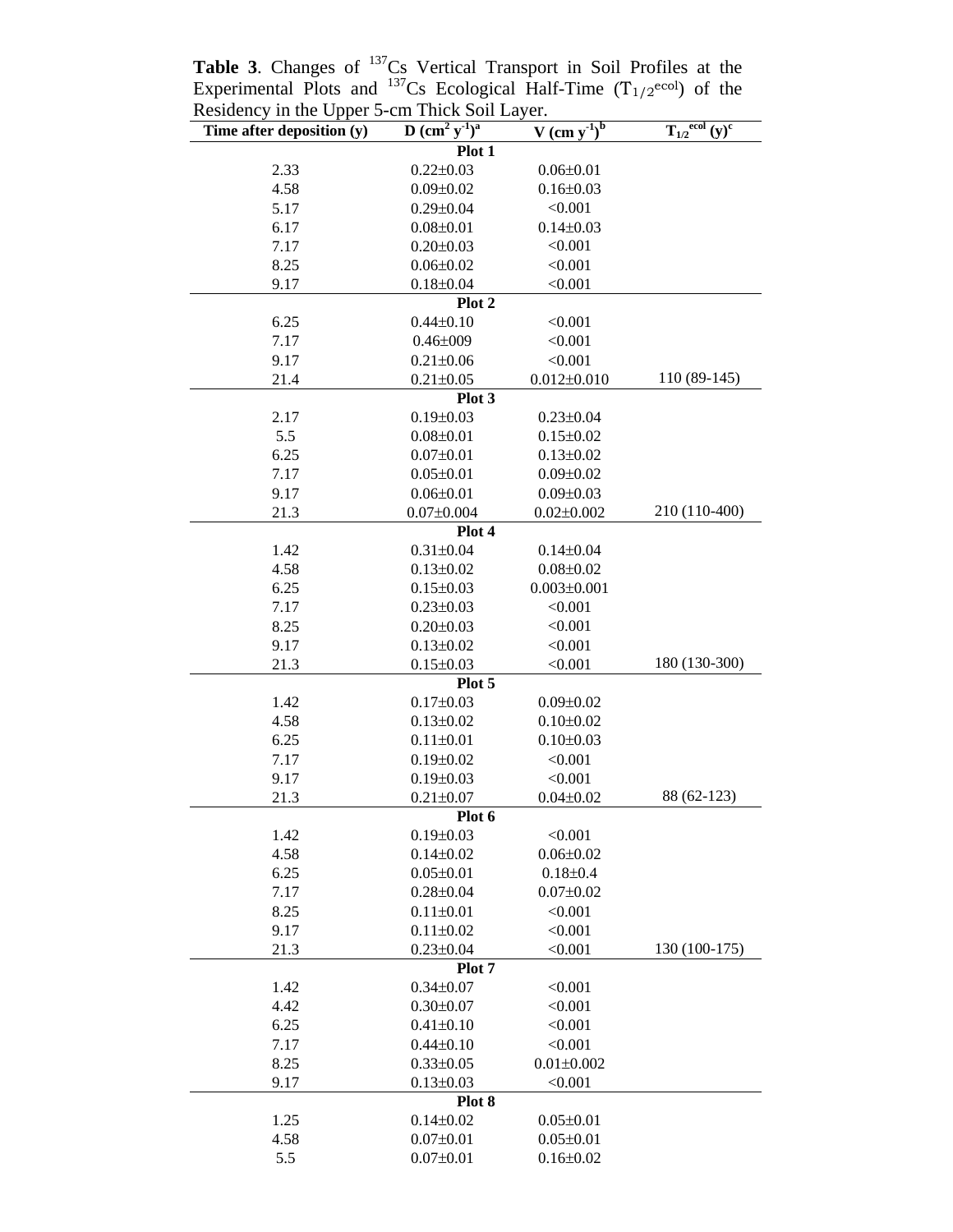| 6.25                                                                                                | $0.12 \pm 0.02$ | < 0.001         |               |  |  |
|-----------------------------------------------------------------------------------------------------|-----------------|-----------------|---------------|--|--|
| 7.17                                                                                                | $0.14 \pm 0.02$ | < 0.001         |               |  |  |
| 9.17                                                                                                | $0.05 \pm 0.01$ | 0.001           |               |  |  |
| 21.3                                                                                                | $0.09 \pm 0.02$ | < 0.001         | 320 (260-420) |  |  |
|                                                                                                     | Plot 11         |                 |               |  |  |
| 1.25                                                                                                | $0.42 \pm 0.11$ | $0.14\pm0.03$   |               |  |  |
| 2.4                                                                                                 | $0.68 \pm 0.12$ | $0.18 \pm 0.03$ |               |  |  |
| 6.3                                                                                                 | $0.37 \pm 0.10$ | $0.51 \pm 0.11$ |               |  |  |
| 7.17                                                                                                | $0.39 \pm 0.12$ | < 0.001         |               |  |  |
| 8.25                                                                                                | $0.12 \pm 0.02$ | $0.02 \pm 0.01$ |               |  |  |
| 9.17                                                                                                | $0.20 \pm 0.02$ | $0.12 \pm 0.02$ |               |  |  |
| <sup>a</sup> D is the diffusion coefficient for the radionuclide (cm <sup>2</sup> y <sup>-1</sup> ) |                 |                 |               |  |  |

<sup>a</sup>D is the diffusion coefficient for the radionuclide (cm<sup>2</sup> y<sup>-1</sup>).<br><sup>b</sup>V is the velocity of the radionuclide directional transfer with moisture flow (cm y<sup>-1</sup>). <sup>c</sup>Based on the <sup>137</sup>Cs transport parameters for the 21<sup>st</sup> year after the fallout (the minimum and maximum values are given in brackets).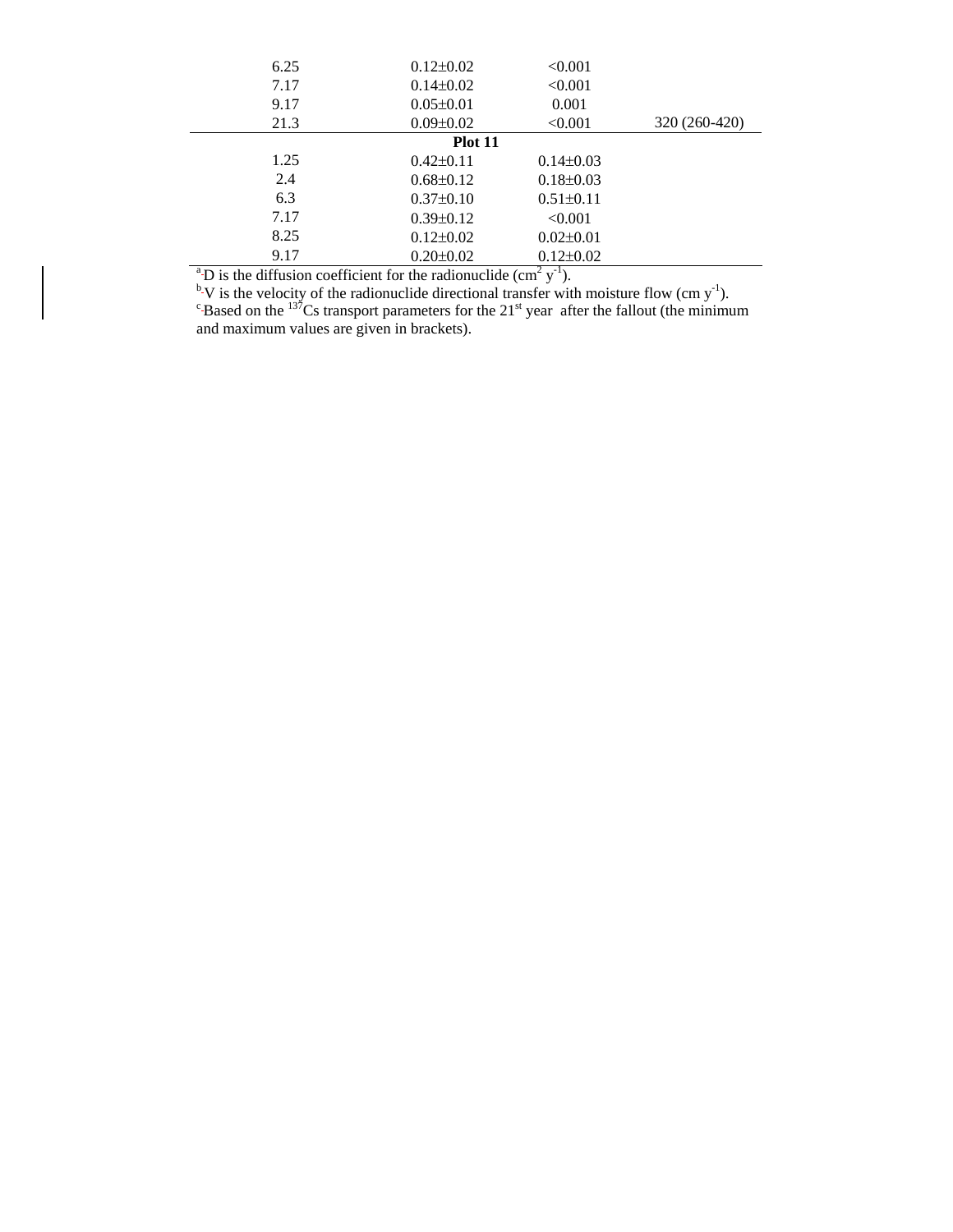| $L_{\rm COIO}$ and $L_{\rm HIR}$ and $L_{\rm H1/2}$<br><b>Time after</b>                                                        | $\mathbf{a}$    | ) of the residency in the epper $\beta$ can Threw bon Easer.<br>$T_{1/2}$ <sup>ecol</sup><br>$D_2^{\ b}$<br>$D_1^a$<br>$\overline{V_1}^a$<br>$V_2^{\ b}$ |                 |                 |                 |     |  |
|---------------------------------------------------------------------------------------------------------------------------------|-----------------|----------------------------------------------------------------------------------------------------------------------------------------------------------|-----------------|-----------------|-----------------|-----|--|
| deposition, (y)                                                                                                                 |                 | $(cm2 y-1)$                                                                                                                                              | $(cm y-1)$      | $(cm2 y-1)$     | $(cm y-1)$      | (y) |  |
| Plot 1                                                                                                                          |                 |                                                                                                                                                          |                 |                 |                 |     |  |
| 5.25                                                                                                                            | $0.11 \pm 0.02$ | $14.1 \pm 4.1$                                                                                                                                           | $1.0 \pm 0.4$   | $0.12 \pm 0.09$ | $0.10 \pm 0.02$ | 48  |  |
| 9.4                                                                                                                             | $0.65 \pm 0.12$ | $2.3 \pm 0.5$                                                                                                                                            | $1.1 \pm 0.2$   | $0.04 \pm 0.03$ | $0.16 \pm 0.07$ | 8   |  |
|                                                                                                                                 |                 |                                                                                                                                                          | Plot 2          |                 |                 |     |  |
| 9.4                                                                                                                             | $0.04 \pm 0.01$ | $17.2 \pm 3.1$                                                                                                                                           | $3.0 \pm 1.1$   | $0.49 \pm 0.15$ | < 0.001         | 60  |  |
| 21.4                                                                                                                            | $0.60 \pm 0.14$ | $3.3 \pm 0.9$                                                                                                                                            | $1.6 \pm 0.4$   | $0.46 \pm 0.16$ | $0.19 \pm 0.08$ | 18  |  |
|                                                                                                                                 |                 |                                                                                                                                                          | Plot 3          |                 |                 |     |  |
| 21.3                                                                                                                            | $0.14 \pm 0.04$ | $3.6 \pm 0.8$                                                                                                                                            | $0.82 \pm 0.12$ | $0.07 \pm 0.02$ | $0.03 \pm 0.01$ | 150 |  |
|                                                                                                                                 |                 |                                                                                                                                                          | Plot 4          |                 |                 |     |  |
| 9.2                                                                                                                             | $0.08 \pm 0.02$ | $3.1 \pm 0.5$                                                                                                                                            | $0.35 \pm 0.11$ | $0.53 \pm 0.11$ | $0.03 \pm 0.02$ | 38  |  |
| 21.3                                                                                                                            | $0.3 \pm 0.04$  | $5.9 \pm 1.0$                                                                                                                                            | $1.2 \pm 0.2$   | $0.31 \pm 0.14$ | $0.04 \pm 0.01$ | 65  |  |
|                                                                                                                                 |                 |                                                                                                                                                          | Plot 5          |                 |                 |     |  |
| 9.2                                                                                                                             | $0.27 \pm 0.10$ | $2.5 \pm 0.4$                                                                                                                                            | $0.20 \pm 0.06$ | $0.2 \pm 0.07$  | $0.06 \pm 0.02$ | 44  |  |
| 21.3                                                                                                                            | $0.22 \pm 0.03$ | $11.0 \pm 2.0$                                                                                                                                           | $1.2 \pm 0.2$   | $1.10 \pm 0.14$ | $0.30 \pm 0.08$ | 11  |  |
| Plot 6                                                                                                                          |                 |                                                                                                                                                          |                 |                 |                 |     |  |
| 21.3                                                                                                                            | $0.75 \pm 0.12$ | $3.3 \pm 0.4$                                                                                                                                            | $0.70 \pm 0.21$ | $0.40 \pm 0.12$ | $0.10 \pm 0.05$ | 7.5 |  |
| Plot 7                                                                                                                          |                 |                                                                                                                                                          |                 |                 |                 |     |  |
| 9.4                                                                                                                             | $0.20 \pm 0.02$ | $7.4 \pm 1.3$                                                                                                                                            | $1.4 \pm 0.3$   | $0.51 \pm 0.14$ | $0.05 \pm 0.02$ | 42  |  |
| Plot 8                                                                                                                          |                 |                                                                                                                                                          |                 |                 |                 |     |  |
| 6.25                                                                                                                            | $0.10 \pm 0.03$ | $7.0 \pm 2.2$                                                                                                                                            | $0.60 \pm 0.13$ | $0.55 \pm 0.16$ | $0.05 \pm 0.02$ | 35  |  |
| 21.3                                                                                                                            | $0.67 \pm 0.12$ | $3.5 \pm 0.5$                                                                                                                                            | $0.70 \pm 0.18$ | $0.40 \pm 0.11$ | $0.10 \pm 0.03$ | 9   |  |
| <b>Plot 11</b>                                                                                                                  |                 |                                                                                                                                                          |                 |                 |                 |     |  |
| 6.25                                                                                                                            | $0.28 \pm 0.09$ | $7.5 \pm 1.2$                                                                                                                                            | $3.1 \pm 0.7$   | $0.53 \pm 0.16$ | $0.08 \pm 0.02$ | 41  |  |
| ${}^{a}D_{1}$ and $V_{1}$ are a diffusion coefficient and a velocity of the directional transfer of the "fast" component of the |                 |                                                                                                                                                          |                 |                 |                 |     |  |

**Table 4**. Changes of <sup>90</sup>Sr Vertical Transport in Soil Profiles at the Experimental Sites and <sup>90</sup>Sr Ecological Half-Time  $(T_{1/2}^{\text{ecol}})$  of the Residency in the Upper 5-cm Thick Soil Layer.

radionuclide with moisture flow.

 ${}^bD_2$  and  $V_2$  are a diffusion coefficient and a velocity of the directional transfer of the "slow" component of the radionuclide with moisture flow.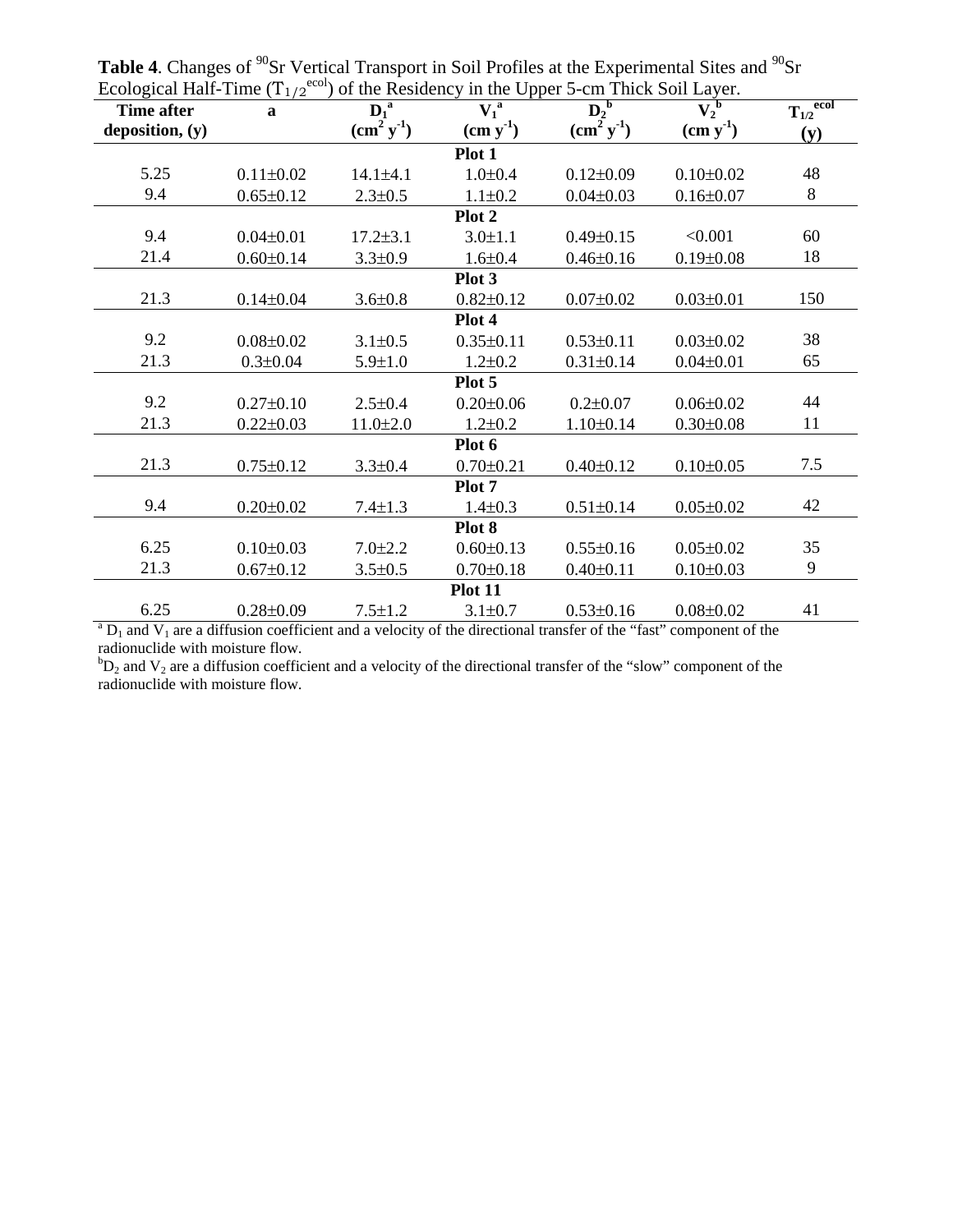| Soil layer     | D $\rm \left(cm^2\ v^2\right)^{\overline{a}}$ | $V$ (cm $y^{-1}$ ) <sup>b</sup> | $\underline{T_{1/2}}^{\text{ecol}}(\mathbf{v})$ |  |  |  |  |
|----------------|-----------------------------------------------|---------------------------------|-------------------------------------------------|--|--|--|--|
| $t=7.17$ years |                                               |                                 |                                                 |  |  |  |  |
|                | 0.12                                          | < 0.001                         | 240                                             |  |  |  |  |
|                | 0.22                                          | < 0.001                         | 135                                             |  |  |  |  |
| 3              | 0.11                                          | < 0.001                         | 260                                             |  |  |  |  |
| 4              | 0.14                                          | < 0.001                         | 320                                             |  |  |  |  |
| $mean \pm SD$  | $0.15 \pm 0.05$                               | < 0.001                         | 215±55                                          |  |  |  |  |
| $t=8.26$ years |                                               |                                 |                                                 |  |  |  |  |
|                | 0.20                                          | < 0.001                         | 145                                             |  |  |  |  |
| 2              | 0.21                                          | < 0.001                         | 140                                             |  |  |  |  |
| 3              | 0.23                                          | < 0.001                         | 125                                             |  |  |  |  |
| 4              | 0.19                                          | < 0.001                         | 155                                             |  |  |  |  |
| mean SD        | $0.21 \pm 0.02$                               | < 0.001                         | $140 \pm 15$                                    |  |  |  |  |

**Table 5.** <sup>137</sup>Cs Transfer Variability and <sup>137</sup>Cs Ecological Half-Time (T<sub>1/2</sub>(ecol)) of the Residence in the Upper 5-cm Thick Soil Layer Based on the Experimental Data for Natural Grasslands Formed on Soddy-Podzolic Sandy-Loam Soil.

<sup>a</sup>D is the diffusion coefficient for the radionuclide (cm<sup>2</sup> y<sup>-1</sup>)<br><sup>b</sup>V is the velocity of the radionuclide directional transfer with moisture flow (cm y<sup>-1</sup>).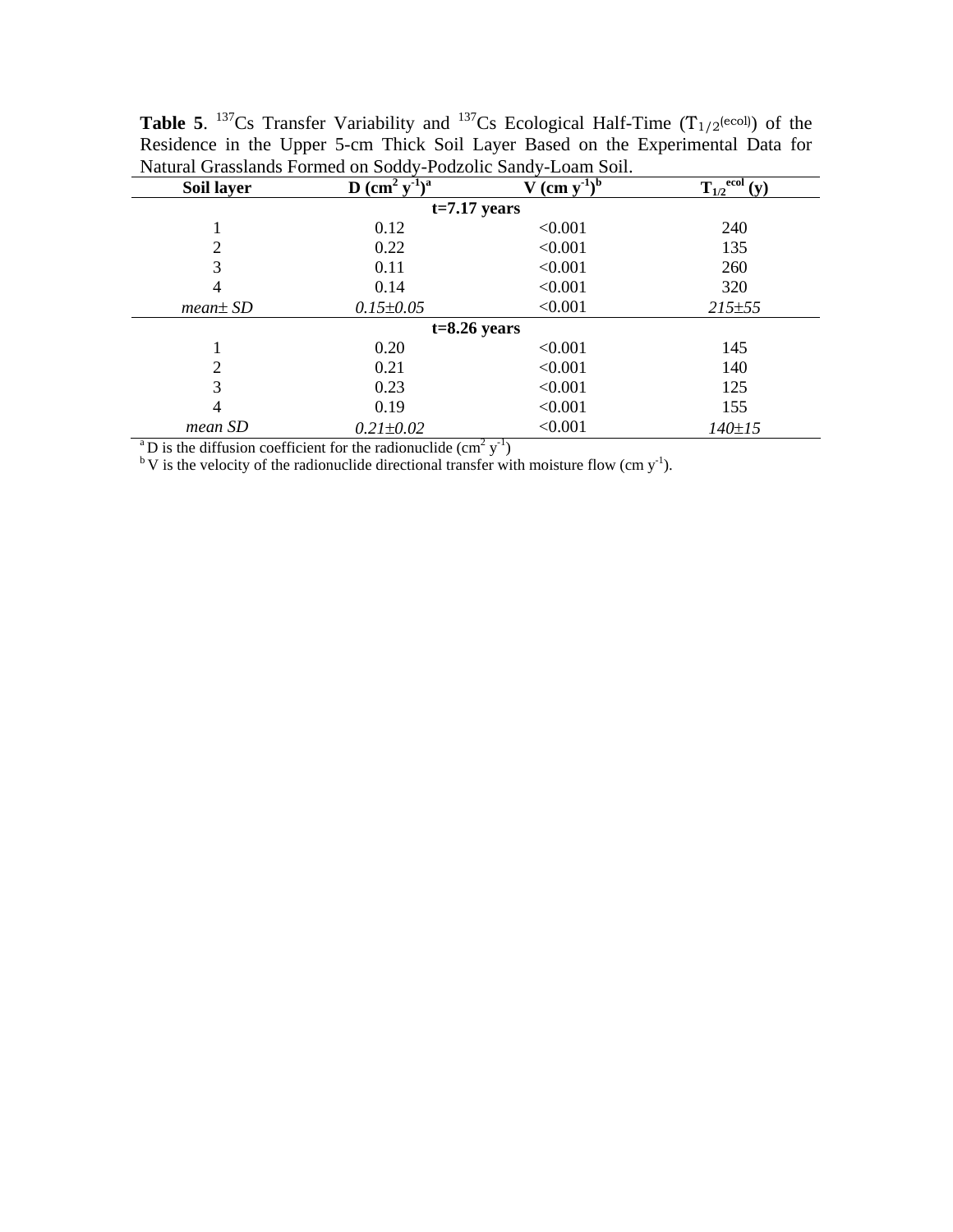

Fig. 1. <sup>137</sup>Cs distribution in soils profiles at the experimental plots at various times after the fallout (numbers below the diagrams show the number of years after the ChNPP accident).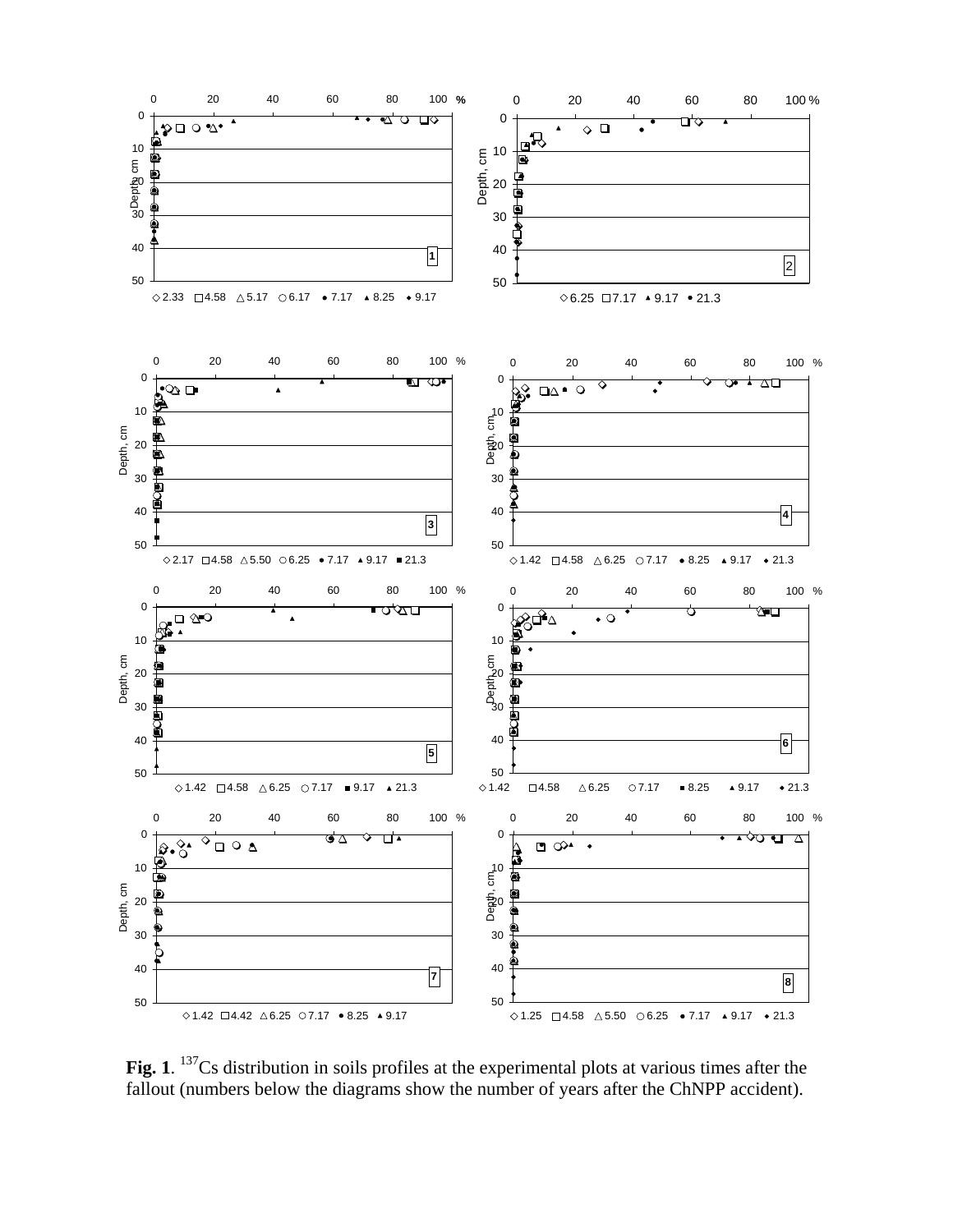

Fig. 2. <sup>90</sup>Sr distribution in soils profile at the experimental plots at various times after the ChNPP accident (numbers below the diagrams show the number of years after the fallout).